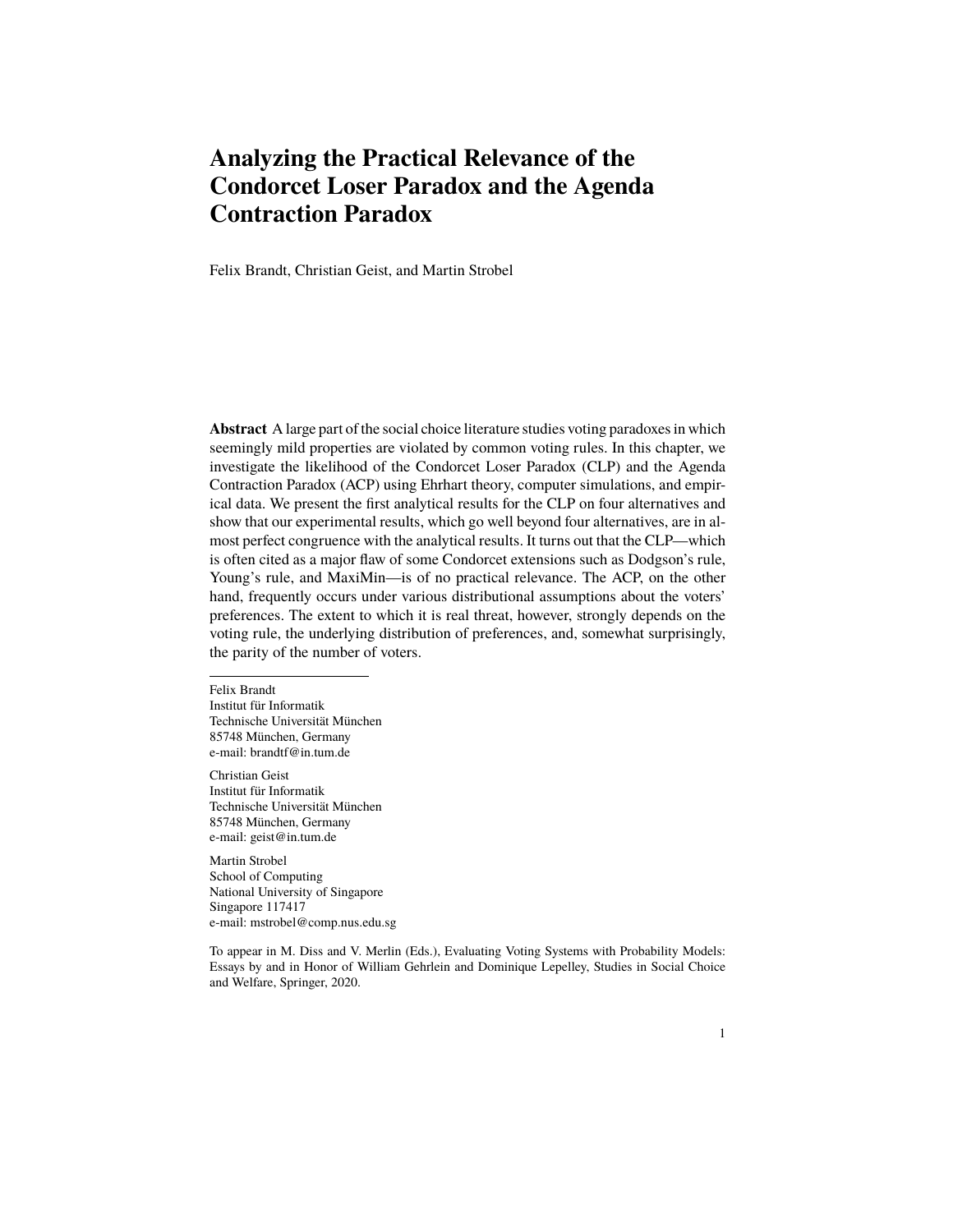# **1 Introduction**

A large part of the social choice literature studies voting paradoxes in which seemingly mild properties are violated by common voting rules. Moreover, there are a number of sweeping impossibilities, which entail that there exists no "optimal" voting rule that avoids all paradoxes. As a consequence, much of the research in social choice theory is concerned with whether a paradox can appear for a given voting rule or not. However, it turns out that some paradoxes—while possible in principle—will almost never appear in practice.

An extreme example of this phenomenon occurred for the voting rule *TEQ* (Schwartz, 1990). Due to its unwieldy recursive definition, it was unknown for more than 20 years whether *TEQ* satisfies any of a number of very basic desirable properties. In 2013, Brandt et al. (2013) have shown that *TEQ* violates all of these properties. However, their proof is non-constructive and only shows the existence of astronomically large counterexamples requiring about  $10^{136}$  alternatives. While smaller computer-generated counterexamples exist, extensive simulations have shown that these counterexamples are *extremely* rare and that *TEQ* satisfies the desirable properties for all practical purposes (Brandt et al., 2010). These findings motivated us to provide analytical, experimental, and empirical justifications for such statements.

In this chapter, we study two voting paradoxes. The first is the well-known Condorcet loser paradox (CLP), which occurs when a voting rule selects the Condorcet loser, an alternative that loses against every other alternative in pairwise majority contests. Perhaps surprisingly, this paradox affects some Condorcet extensions, i.e., voting rules that are guaranteed to select an alternative that *wins* against every other alternative in pairwise majority contests. Common affected Condorcet extensions are Dodgson's rule, Young's rule, and MaxiMin (Fishburn, 1977). The second paradox, called agenda contraction paradox (ACP), occurs when removing losing alternatives changes the set of winners. There are only few voting rules that do not suffer from this paradox, one of them being the essential set (Dutta and Laslier, 1999). In fact, all common voting rules that violate the CLP also violate the ACP.

In principle, quantitative results on voting paradoxes can be obtained via three different approaches. The analytical approach uses theoretical models to quantify paradoxes based on certain assumptions about the voters' preferences. Analytical results usually tend to be quite hard to obtain and are limited to simple—and often unrealistic—assumptions. The experimental approach uses computer simulations based on underlying stochastic models of how the preference profiles are distributed. Experimental results have less general validity than analytical results, but can be obtained for arbitrary distributions of preferences. Finally, the empirical approach is based on evaluating real-world data to analyze how frequently paradoxes actually occur or how frequently they would have occurred if certain voting rules had been used for the given preferences. Unfortunately, only very limited real-world data for elections is available.

Our main results are as follows.

Using Ehrhart theory, we compute upper bounds for the CLP as well as the exact probabilities under which the CLP occurs for MaxiMin when there are four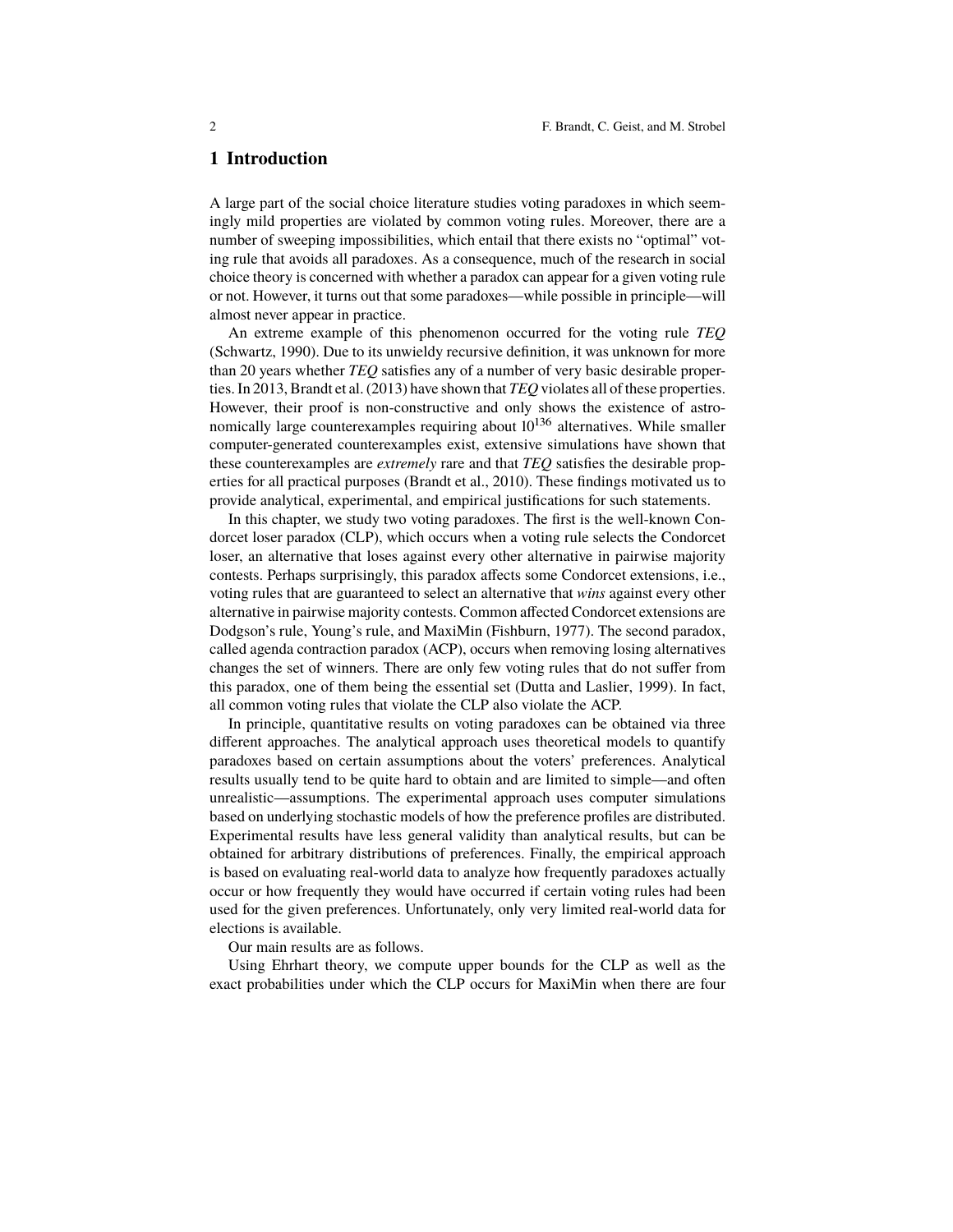alternatives and preferences are distributed according to the Impartial Anonymous Culture (IAC) distribution. This approach also yields the exact limit probabilities (for the CLP and the ACP) when the number of voters goes to infinity. To the best of our knowledge, these are the first analytical results for the CLP on four alternatives (which is the minimal number of alternatives for which the voting rules we consider exhibit the CLP).

For both the CLP and the ACP, we throughly analyze a variety of other settings with more alternatives and other stochastic preference models using computer simulations. For those settings in which the analytical approach is also feasible, our results are in almost perfect congruence with the analytical results. This is strong evidence for the accuracy of our simulation results.

It turns out that the CLP—which is often cited as a major flaw of some Condorcet extensions—is of no practical relevance. The maximum probability under all preference models we studied is 2.2% (for MaxiMin, three voters, four alternatives, and IAC). In more realistic settings, it is much lower. For Dodgson's rule, it never exceeds 0.01%. We did not find any occurrence of the paradox in real-world data, neither in the PREFLIB library (Mattei and Walsh, 2013) nor in millions of elections based on data from the Netflix Prize (Bennett and Lanning, 2007).

The ACP, on the other hand, frequently occurs under various distributional assumptions about the voters' preferences. The extent to which it is real threat, however, strongly depends on the voting rule, the underlying distribution of preferences, and the parity of the number of voters. If the number of voters is much larger than the number of alternatives, less discriminating voting rules seem to fare better than more discriminating ones. For example, when there are 1,000 voters and four alternatives, the probability for the ACP under Copeland's rule and IAC is 9% while it occurs with a probability of 33% for Borda's rule. When there are fewer voters, the parity of the number of voters plays a surprisingly strong role. For example, if there are 6 alternatives, the ACP probability for Copeland's rule is 44% for 50 voters, but only 26% for 51 voters. These results are in line with the empirical data we analyzed.

# **2 Related Work**

There is a huge body of research on the quantitive study of voting paradoxes. Gehrlein (2006) focusses on the non-existence of Condorcet winners, arguably the most studied voting paradox. An overview of many paradoxes with an analysis of group coherence is provided by Gehrlein and Lepelley (2011). On top of that, Gehrlein and Lepelley (2011, 2017) survey different tools and techniques that have been applied over the years for the quantitive study of voting paradoxes.

The analytical study of voting paradoxes under the assumption of IAC is most effectively done via Ehrhart theory, which goes back to the year 1962 and the French mathematician Eugène Ehrhart (Ehrhart, 1962). Interestingly, parts of these results have been reinvented (in the context of social choice) by Huang and Chua (2000) in 2000, before Ehrhart's original work was independently rediscovered for social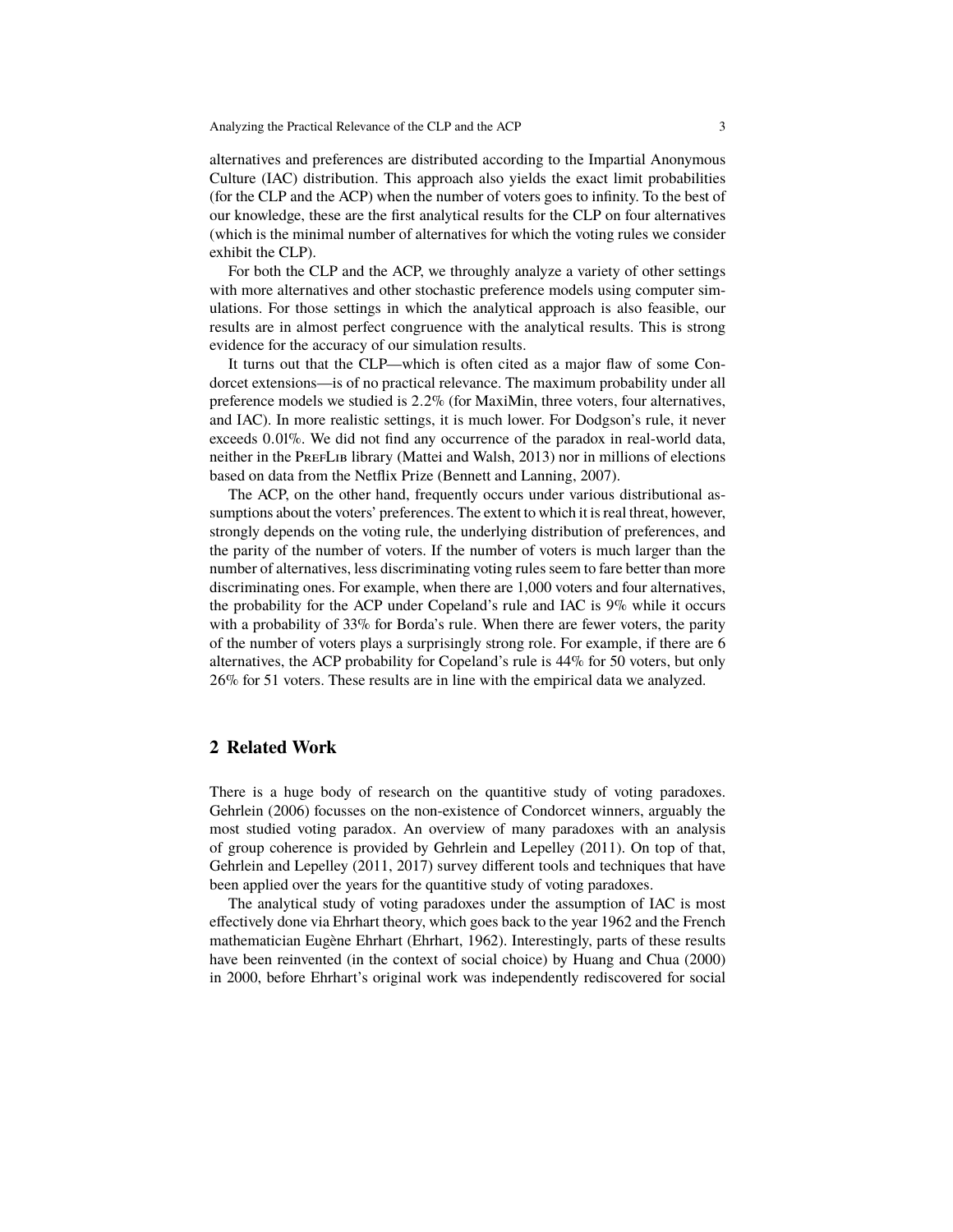choice by Wilson and Pritchard (2007) and Lepelley et al. (2008) more than forty years later.

Current research on the probability of voting paradoxes under IAC is based on algorithms that build upon Ehrhart's results, such as the algorithm developed by Barvinok (1994). For many years, these approaches were limited to cases with three or fewer alternatives. Recent advances in software tools and mathematical modeling enabled the study of elections with four alternatives. Bruns and Söger (2015) and Schürmann (2013) provide such results for Condorcet's paradox, the Condorcet efficiency of plurality and the similarity between plurality and plurality with runoff. Schürmann (2013) further shows how symmetries in the formulation of the paradoxes can be exploited to facilitate the corresponding computations. Finally, Bruns et al. (2019b) study Condorcet and Borda paradoxes, as well as the Condorcet efficiency of plurality voting with runoff.

For the CLP (sometimes also referred to as "Borda's paradox") many quantitive results are known (Gehrlein and Lepelley, 2011; Diss and Gehrlein, 2012), which are, however, limited to simple voting rules and scoring rules in particular. These results also include some empirical evidence for the paradox under plurality (Gehrlein and Lepelley, 2011, p.15) and suggest that it is an unlikely yet possible problem in practice. Interestingly, the CLP for *Condorcet extensions* has—to the best of our knowledge—only been considered by Plassmann and Tideman (2014). However, they restrict their analysis to the 3-alternative case and find that the CLP never occurs, which is unsurprising since provably four alternatives are required for the Condorcet extensions they considered. In a more recent work, Bubboloni et al. (2019) consider the probability of the CLP for extensions of MaxiMin to the committee selection setting.

The ACP appears to have received less attention in the quantitative literature on voting paradoxes. Some limit probabilities for scoring rules were obtained by Gehrlein and Fishburn (see Gehrlein and Lepelley, 2011, p. 282–284). Fishburn (1974) experimentally studied a variant of this paradox called "winner turns loser paradox" for Borda's rule under Impartial Culture. For Condorcet extensions, Plassmann and Tideman (2014) considered another variant of the ACP under a spatial model, but again limit their experiments to three alternatives. These few results already seem to indicate that the ACP might occur even under realistic assumptions. However, there are no results for more than three alternatives, Condorcet extensions, and the ACP in its full generality.

# **3 Models and Definitions**

Let A be a set of m alternatives and  $N = \{1, \ldots, n\}$  a set of voters. Each voter is equipped with a *(strict) preference relation*  $>_i$ , i.e., a complete, transitive, and asymmetric binary relation on A. We read  $x \succ_i y$  as voter *i* (strictly) preferring alternative  $x$  to alternative  $y$ .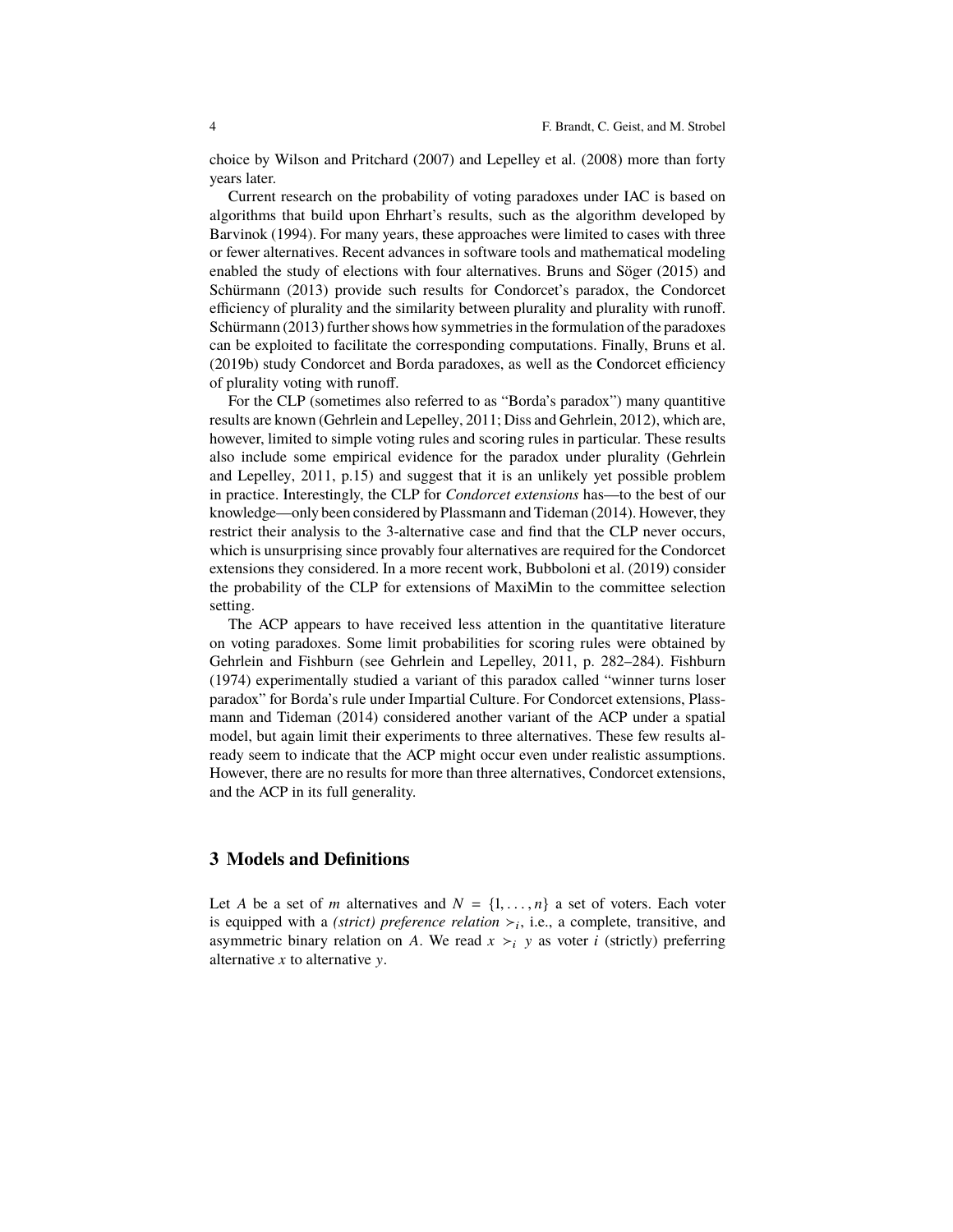Analyzing the Practical Relevance of the CLP and the ACP 5

A *(preference) profile* (or an *election*) is an *n*-tuple of preference relations and will be denoted by  $R := (\succ_1, \ldots, \succ_n)$ . We will sometimes consider the restriction of  $\geq_i$  to a subset of alternatives  $B \subseteq A$ , called an *agenda*. Such a restriction will be denoted by  $R|_B := (\succ_1 |_B, \ldots, \succ_n |_B)$ .

### **3.1 Stochastic Preference Models**

In this chapter we consider five of the most common stochastic preference models. These models vary in their degree of realism. Impartial culture (IC) and impartial anonymous culture (IAC), for example, are usually considered as rather unrealistic. However, the simplicity of these models enables the use of analytical tools that cannot be applied to the other models. IC and IAC typically yield higher probabilities for paradoxes than other preference models and can therefore be seen as worst-case estimates (see, e.g., Regenwetter et al., 2006). We only give informal definitions here; for more extensive treatments see, e.g., Critchlow et al. (1991) and Marden (1995).

**Impartial culture.** The most widely-studied distribution is the so-called *impartial culture (IC)*, under which every possible preference relation has the same probability of  $\frac{1}{m!}$ . Thus, every preference profile is equally likely to occur.

**Impartial anonymous culture.** In contrast to IC the *impartial anonymous culture (IAC)* is not based on the probabilities of individual preferences but on the probabilities of whole profiles. Under IAC one assumes that each possible *anonymous* preference profile on  $n$  voters is equally likely to occur. A more formal definition is given in Section 4.1.

**Mallows-** $\phi$  **model.** In *Mallows-* $\phi$  *model*, the distance to a reference ranking (or ground truth) is measured by means of the Kendall-tau distance<sup>1</sup> and a parameter  $\phi$  is used to indicate the dispersion. The case of  $\phi = 1$  means absolute dispersion and coincides with IC, the case  $\phi = 0$  corresponds to no dispersion and every voter always picks the "true" ranking. We chose  $\phi = 0.8$  to simulate voters with relatively bad estimates, which leads to situations in which paradoxes are more likely to occur.

**Pólya-Eggenberger urn model.** In the Pólya-Eggenberger *urn model*, each possible preference relation is represented by a ball in an urn from which individual preferences are drawn. After each draw, the chosen ball is put back and  $\alpha \in \mathbb{N}_0$  new balls of the same kind are added to the urn. While the urn model subsumes both impartial culture ( $\alpha = 0$ ) and impartial anonymous culture ( $\alpha = 1$ ), we set  $\alpha = 10$  to obtain a reasonably realistic interdependence of individual preferences.

**Spatial model.** In the *spatial model* alternatives and agents are placed in a multidimensional space uniformly at random and the agents' preferences are then determined by the Euclidean distances to the alternatives (closer alternatives are preferred

<sup>1</sup> The Kendall-tau distance counts the number of pairwise disagreements.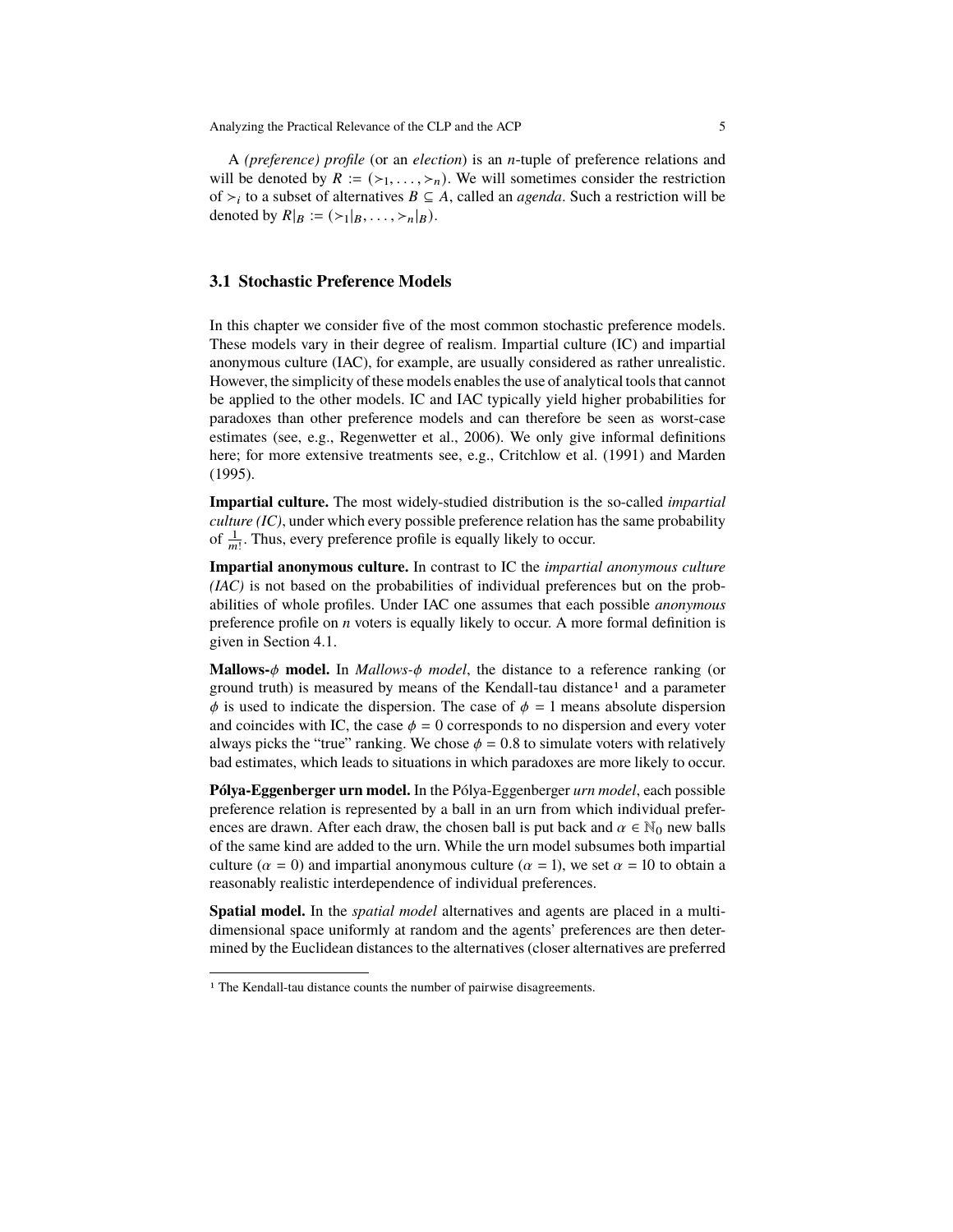to more distant ones). The spatial model is considered particularly realistic in political science where the dimensions are interpreted as different aspects of the alternatives (Tideman and Plassmann, 2012). We chose the simple case of two dimensions for our analysis.2

### **3.2 Voting Rules**

A *voting rule* is a function f that maps a preference profile to a non-empty set of *winners*. For a preference profile R, let  $g_{xy} := |\{i \in N : x >_i y\}| - |\{i \in N : y >_i x\}|$ denote the *majority margin* of x against y. A very influential concept in social choice is the notion of a Condorcet winner, an alternative that wins against any other alternative in a pairwise majority contest. Alternative  $x$  is a *Condorcet winner (CW)* of a profile *R* if  $g_{xy} > 0$  for all  $y \in A \setminus \{x\}$ . Conversely, alternative *x* is a *Condorcet loser (CL)* if  $g_{vx} > 0$  for all  $y \in A \setminus \{x\}$ . Neither CWs nor CLs necessarily exist, but whenever they do they are unique. A voting rule  $f$  is called a *Condorcet extension* if  $f(R) = \{x\}$  whenever x is the CW in R.

In the following paragraphs we briefly introduce the voting rules considered in this chapter.

**Borda's Rule.** Under *Borda's rule* each alternative receives from 0 to  $|A| - 1$ points from each voter (depending on the position the alternative is ranked in). The alternatives with highest accumulated score win.

**MaxiMin.** The *MaxiMin* rule is only concerned with the highest defeat of each alternative in a pairwise majority contest. It yields all alternatives  $x$  which have the maximal value of min<sub> $v \in A$ </sub>  $g_{xy}$ .

**Young's Rule.** *Young's rule* yields all alternatives that can be made a CW by removing a minimal number of voters.

**Dodgson's Rule.** *Dodgson's rule* selects all alternatives that can be made a CW by a minimal number of pairwise swaps of adjacent alternatives in the individual preference relations.

**Tideman's Rule.** *Tideman's rule* was introduced as an approximation of Dodgson's rule by Tideman (1987). It yields all alternatives  $x$  for which the sum of pairwise majority defeats  $\sum_{y \in A} \max(0, g_{yx})$  is minimal.

**Copeland's Rule.** *Copelands's rule* selects all alternatives where the number of majority wins plus half the number of majority draws is maximal.

**Essential Set.** Consider the symmetric two-player zero-sum game G given by the skew-symmetric matrix with entries  $g_{xy}$  for all pairs of alternatives  $x$ ,  $y$ . The *essential* 

<sup>2</sup> In a related study, Brandt and Seedig (2016) have found that the number of dimensions does not seem to have a large impact on the results as long as it is at least two.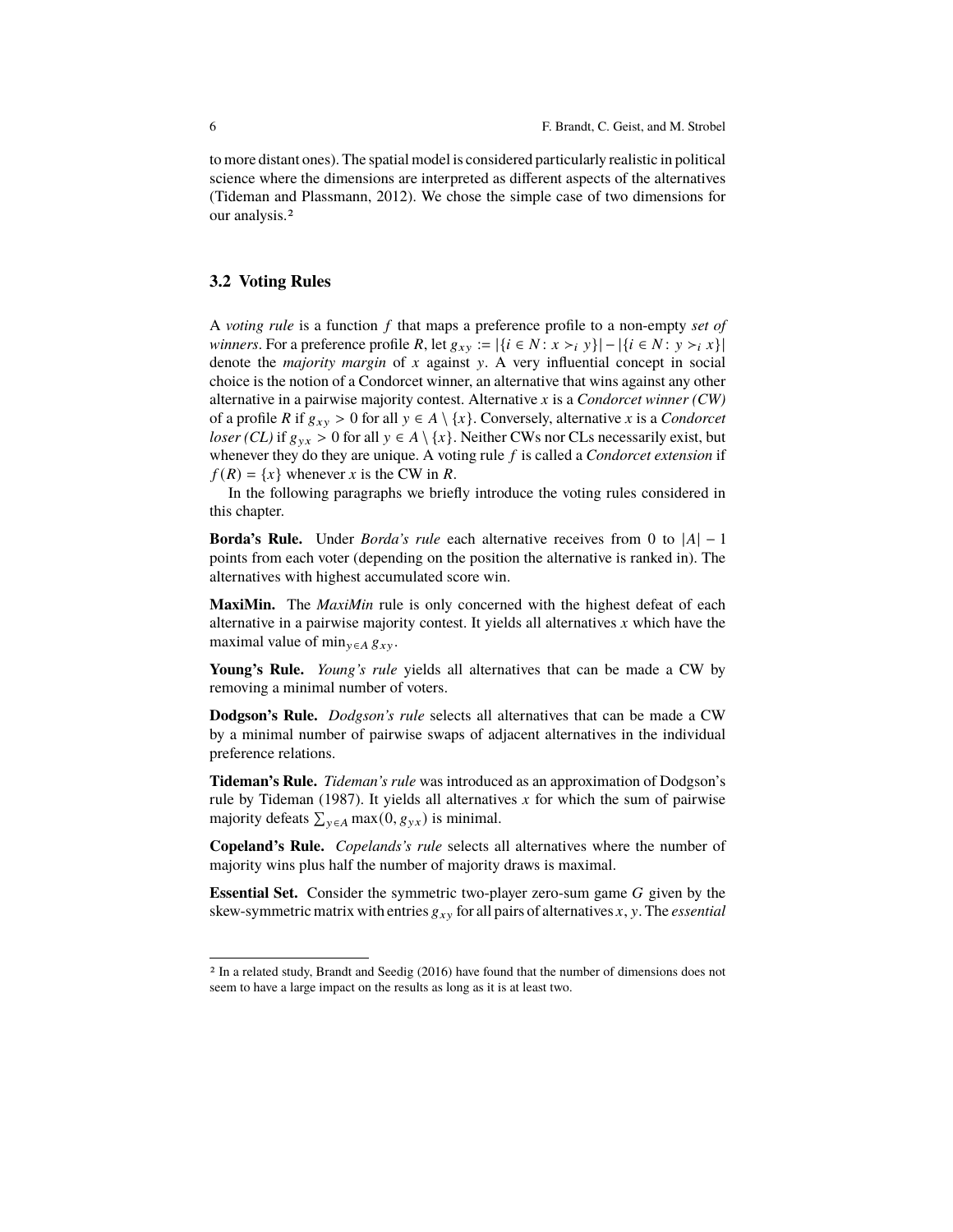Analyzing the Practical Relevance of the CLP and the ACP 7

*set* is the set of all alternatives that are played with positive probability in some mixed Nash equilibrium of  $G<sup>3</sup>$ .

Except for Borda's rule, all presented voting rules are in fact Condorcet extensions. While Borda's rule, MaxiMin, and the essential set can be computed efficiently, Young's rule and Dodgson's rule have been shown to be computationally intractable. The essential set is one of the few voting rules that do suffer from neither the CLP nor the ACP, and is merely included as a reference. For more formal definitions and computational properties of these rules, we refer to Brandt et al. (2016).

### **3.3 Voting Paradoxes**

In this chapter we focus on two voting paradoxes whose occurrence can be determined given a voting rule  $f$  and a preference profile  $R$ .

Let  $f$  be a voting rule. Formally, a *(voting) paradox* is a characteristic function that maps a preference profile to 0 or 1. In the latter case, we say the paradox *occurs* for voting rule  $f$  at profile  $R$ .

The *Condorcet Loser Paradox (CLP)* occurs when a voting rule selects the CL as a winner.

**Definition 1** Given a voting rule  $f$  the *Condorcet loser paradox*  $CLP_f$  is defined as

$$
\text{CLP}_f(R) = \begin{cases} 1 & \text{if } f(R) \text{ contains a CL} \\ 0 & \text{otherwise.} \end{cases}
$$

The *agenda contraction paradox (ACP)* occurs when reducing the set of alternatives, by eliminating unchosen alternatives, influences the outcome of an election.

**Definition 2** Given a voting rule  $f$  the *agenda contraction paradox*  ${ACP_f}$  is a paradox defined as

$$
ACP_f(R) = \begin{cases} 1 & \text{if } f(R|_B) \neq f(R) \text{ for some } B \supseteq f(R) \\ 0 & \text{otherwise.} \end{cases}
$$

# **4 Quantifying Voting Paradoxes**

In this section we present the three general approaches for quantifying voting paradoxes: the analytical approach via Ehrhart theory, the experimental approach via computer simulations, and the empirical approach via real-world data.

<sup>3</sup> These mixed equilibria are also known as *maximal lotteries* in probabilistic social choice.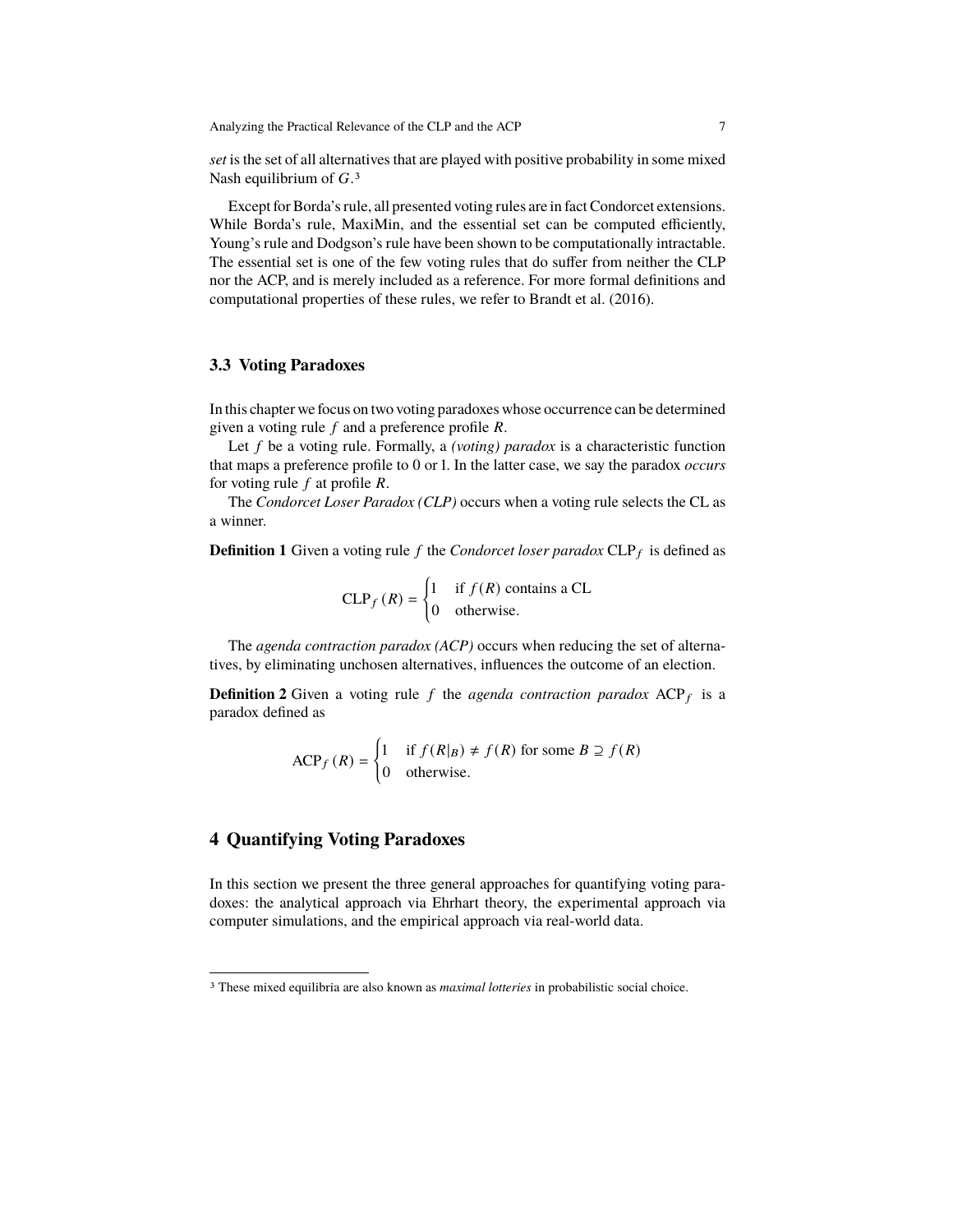#### **4.1 Exact Analysis via Ehrhart Theory**

Anonymous preference profiles only count the number of voters for each of the  $m!$ possible rankings on  *alternatives. An anonymous preference profile can hence be* viewed as an integer point in a space of  $d := m!$  dimensions. Formally, the set  $S_{m,n}$ of anonymous preference profiles on  $m$  alternatives with  $n$  voters can be identified with the set of all integer points  $z = (z_1, \dots, z_{m!}) \in \mathbb{Z}^{m!}$  which satisfy

$$
z_i \ge 0
$$
 for all  $i \in \{1, ..., m!\}$ , and  $\sum_{i=1}^{m!} z_i = n$ .

Under IAC each anonymous preference profile is assumed to be equally likely to occur. Hence, in order to determine the probability of a paradox *under IAC* it is enough to compute the number of points belonging to preference profiles in which the paradox occurs and compare them to the total number of points in  $S_{m,n}$ , which is known to be  $|S_{m,n}| = \binom{m!+n-1}{m!-1}$ .<sup>4</sup>

In this framework, many paradoxes  $X$  can be described with the help of linear constraints, i.e., the set of points belonging to the event can be described with the help of (in)equalities, a polytope. For variable  $n$ , this approach then describes a *dilated polytope*  $P_n = nP := \{nx : x \in P\}$ . Hence, we know that the probability of a paradox  $X_n$  under IAC is given by:

$$
\mathbb{P}(X_n) = \frac{|nP \cap \mathbb{Z}^d|}{|S_{m,n}|}.
$$

and we can determine the probability of (many) voting paradoxes under IAC by evaluating the function  $L(P, n) := |nP \cap \mathbb{Z}^d|$ , which describes the number of integer points inside the dilation  $nP$ . This can be done with the help of Ehrhart theory. Ehrhart (1962) was the first to show that  $L(P, n)$  can be described by special functions, called quasi- or Ehrhart-polynomials. A function  $f : \mathbb{Z} \to \mathbb{Q}$  is a *quasi-polynomial* of degree d and period q if there exists a list of q polynomials  $f_i : \mathbb{Z} \to \mathbb{Q}$   $(0 \le i < q)$ of degree d such that  $f(n) = f_i(n)$  if  $n \equiv i \mod q$ .

Quasi-polynomials can be determined with the help of computer programs such as LattE (De Loera et al. (2004)) or Normaliz (Bruns et al. (2019a)). Unfortunately, the computation of our quasi-polynomials is computationally very demanding, especially because the dimension of the polytopes grows super-exponentially in the number of alternatives. This limits analytical results under IAC to rather small numbers of alternatives. To the best of our knowledge, Normaliz is the only program which is able to compute polytopes corresponding to elections with up to *four* alternatives. And even Normaliz is not always able to compute the whole quasi-polynomial, but sometimes we had to resort to computing the leading coefficients only of the polynomial, which fortunately suffices for determining the limit probability of a paradox

<sup>4</sup> For most preference models other than IAC this approach does not work. While for specific combinations of (simple) distributions and voting rules there are some highly tailor-made computations in the literature (cf. Section 2), these have to be redesigned for each individual setting.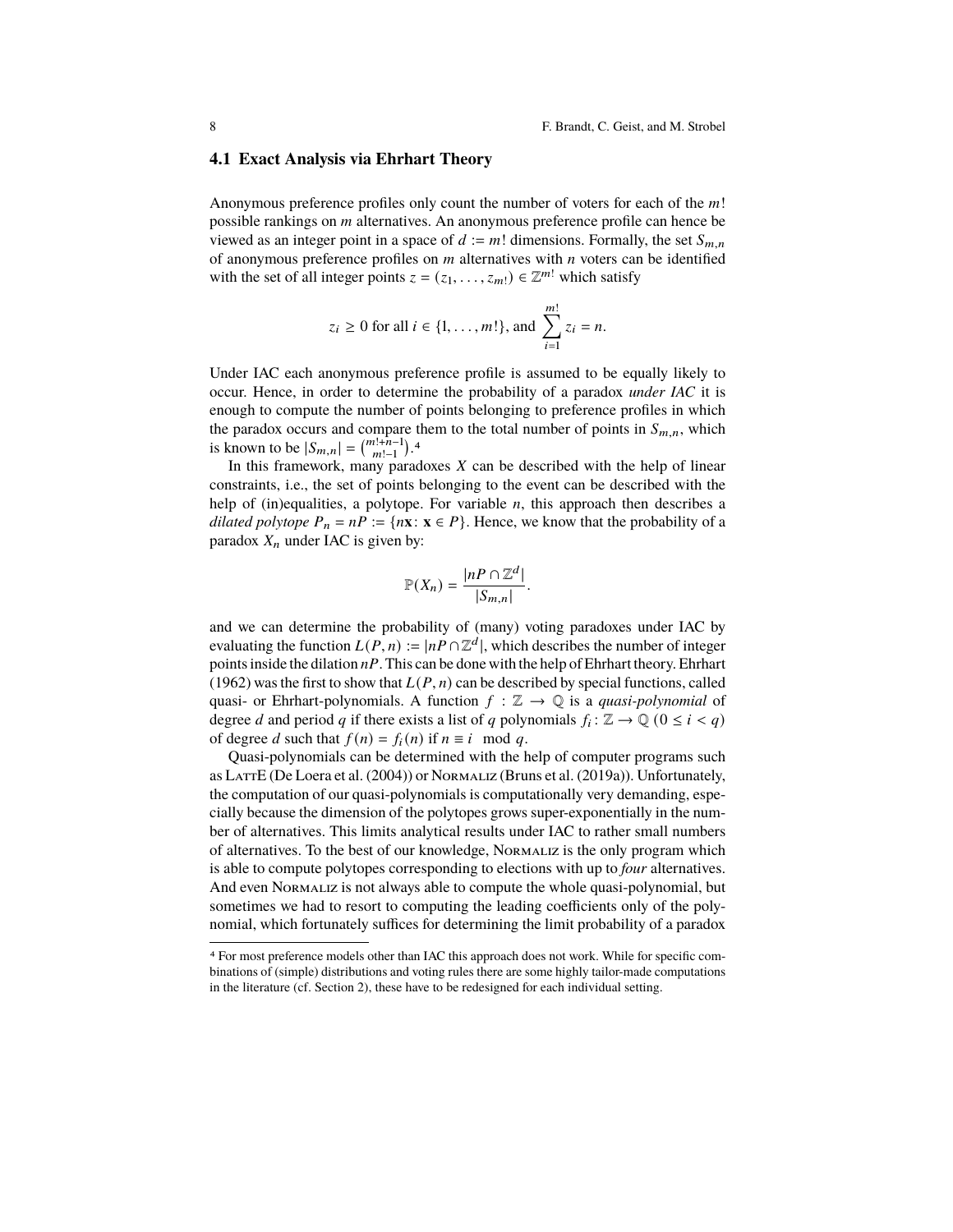Analyzing the Practical Relevance of the CLP and the ACP 9

| Paradox | Voting $rule(s)$                                  | Result                                                                                                                           |  |  |
|---------|---------------------------------------------------|----------------------------------------------------------------------------------------------------------------------------------|--|--|
| CL P    | Condorcet extensions<br>MaxiMin<br>Tideman's rule | upper bound ( $\forall n \in \mathbb{N}$ )<br>probability ( $\forall n \in \mathbb{N}$ )<br>limit prob. $(n \rightarrow \infty)$ |  |  |
| ACP     | MaxiMin                                           | limit prob. $(n \rightarrow \infty)$                                                                                             |  |  |

**Table 1** Theoretical results obtained via Ehrhart theory (for four alternatives and under IAC)

when the number of voters goes to infinity. The problem of calculating the limit probability is equivalent to computing the volume of polytopes, for which there are also other software solutions (e.g., Convex by Franz (2016))

An overview of our analytical findings obtained in this way is provided in Table 1.

### **Finding a Quasi-polynomial for MaxiMin**

As an example for the method just described, we consider the CLP<sub>MaxiMin</sub> in 4alternative elections under IAC, the probabilities of which can be computed from a quasi-polynomial with degree 23 and a period of 5,040.5

In order to determine the polynomial, we first need to describe the corresponding polytope with equalities and inequalities. Recall the definition of MaxiMin from Section 3.2:

$$
f_{\text{MaxiMin}}(R) := \arg\max_{x \in A} \min_{y \in A} g_{xy}.
$$

For CLP<sub>MaxiMin</sub>  $(R) = 1$  the CL of R has to have the lowest highest defeat. Formally, there is  $x \in A$  such that for all  $y \in A \setminus \{x\}$ ,

$$
g_{yx} > 0, \text{ and } \tag{1}
$$

$$
\max_{z \in A \setminus \{x\}} g_{zx} \le \max_{z \in A \setminus \{y\}} g_{zy}.\tag{2}
$$

Now let  $A = \{a, b, c, d\}$  and assume  $x = d$ . We then have that  $g_{ad}, g_{bd}, g_{cd} > 0$ , which implies  $\max_{z \in A \setminus \{d\}} g_{z,d} > 0$ . Furthermore,

$$
\max_{z \in A \setminus \{y\}} g_{zy} > 0 \text{ for all } y \in \{a, b, c\},
$$

from which it follows that either  $g_{ab}, g_{bc}, g_{ca} > 0$  or  $g_{ba}, g_{cb}, g_{ac} > 0$ . In both cases there is a majority cycle between  $a$ ,  $b$ , and  $c$ . Due to symmetry we can choose one direction of the cycle arbitrarily and assume  $g_{ab}$ ,  $g_{bc}$ ,  $g_{ca} > 0$ . Then,

$$
\max_{z \in A \setminus \{a\}} g_{za} = g_{ca}, \max_{z \in A \setminus \{b\}} g_{zb} = g_{ab}, \text{and } \max_{x \in A \setminus \{c\}} g_{zc} = g_{ac}.
$$

<sup>5</sup> In theory, the analysis can be adapted to also cover more complex rules (e.g., Dodgson's and Young's rule, which involve solving an integer linear program). It is unclear, however, how one would translate their definitions to linear inequalities.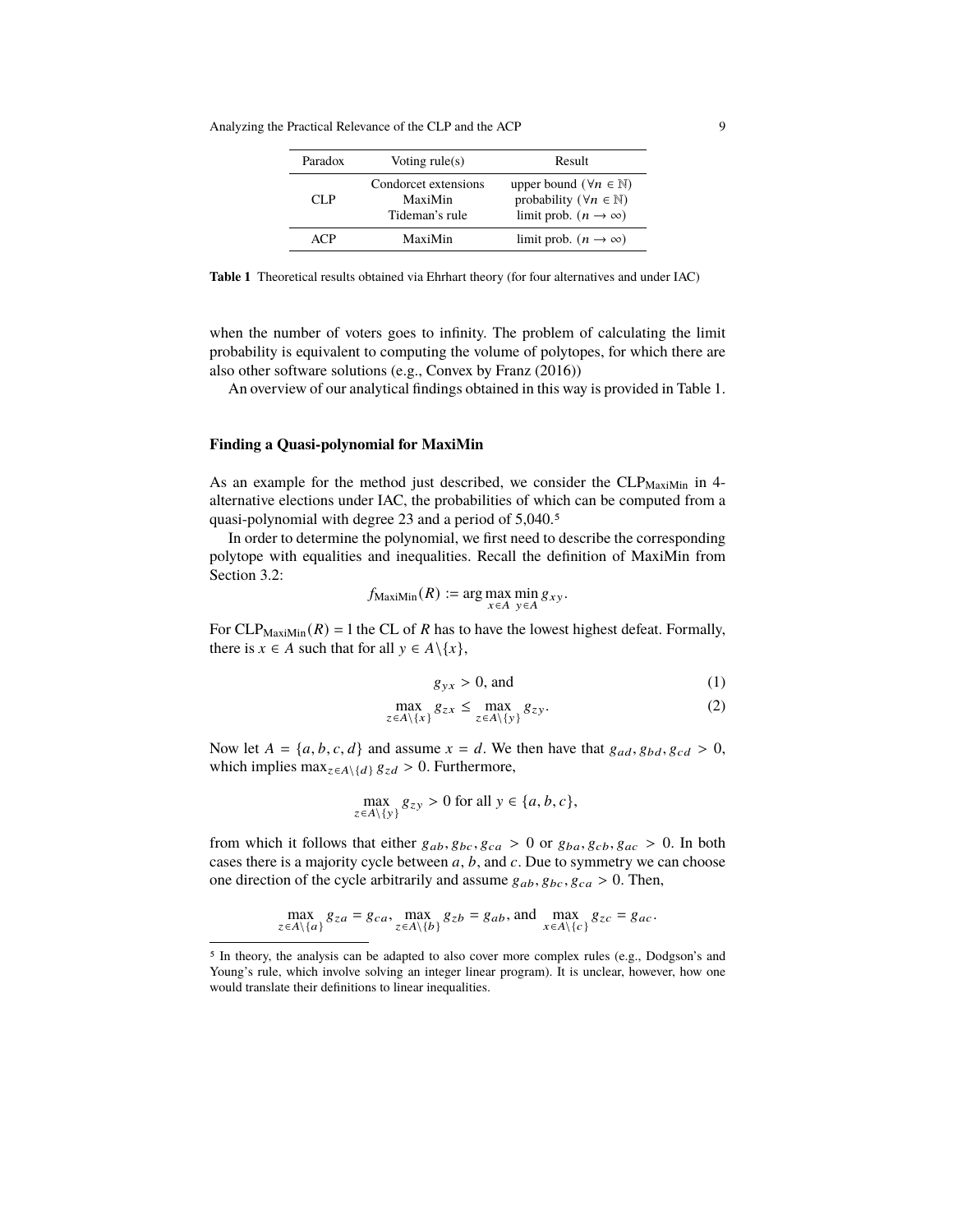Condition (1) is already represented in the form of linear inequalities. In order to model condition (2) we determine  $\max_{z \in A \setminus \{d\}} g_{z,d}$  and distinguish cases for the seven possible outcomes. The inequalities for the case  $\max_{z \in A \setminus \{d\}} g_{z,d} = \{g_{ad}\}\$ are

$$
g_{ad} - g_{bd} > 0 \qquad \text{and} \qquad g_{ad} - g_{cd} > 0.
$$

Condition (2) furthermore yields

 $g_{ca} - g_{ad} \geq 0$ ,  $g_{ab} - g_{ad} \geq 0$ , and  $g_{bc} - g_{ad} \geq 0$ .

Each case belongs to a different polytope and the polytopes are pairwise distinct, so we can compute each quasi-polynomial separately and later combine them to one. To get the final polynomial we have to multiply by eight for the four different possible choices of a CL and the two possible directions of the majority cycle. This then enables us to efficiently evaluate the *exact* probabilities for any number of voters. The results are depicted in Figure 2. The leading coefficient of the quasi-polynomial can also be used to determine the limit probability which is given by

$$
\mathbb{P}(\text{CLP}_{\text{MaxiMin}} = 1 \mid m = 4, n \to \infty) = 8 \cdot \frac{485052253637930099}{6443662124777472000000} \approx 0.06\%.
$$

### **4.2 Experimental Analysis**

As we will see, simulating elections with the help of computers is a viable way of achieving very good approximations for the probabilities we are looking for. It even turns out that the results of our simulations are almost indistinguishable from the theoretical result obtained via Ehrhart theory (with the exception of the limit case, which cannot be realized via simulations).

More specifically, the experimental approach works as follows: a profile source creates random preference profiles according to a specific preference model. The profiles are then used to compute the winner(s) according to a given voting rule and to determine if the paradox occurs. Any such experiment is carried out for each pair of  $n$  and  $m$  and repeated frequently. In many cases in which we covered a wide range of voters, we did not consider every possible value of  $n$  but, more economically, only simulated the values: 1–30, 49–51, 99–101, 199–201, 499–501, 999–1,001.

Since we are particularly concerned about the statistical significance of our experimental results, we also computed 99%-confidence intervals for each data point we generated. To this end, we used the binofit function in Matlab which is based on the standard approach by Clopper and Pearson (1934). It shows that, based on our sampling rate of  $10^5$  and  $10^6$ , respectively, the 99%-confidence intervals are pleasantly small. Hence, even though they are depicted in all of the figures throughout this chapter, sometimes it can be difficult to recognize them.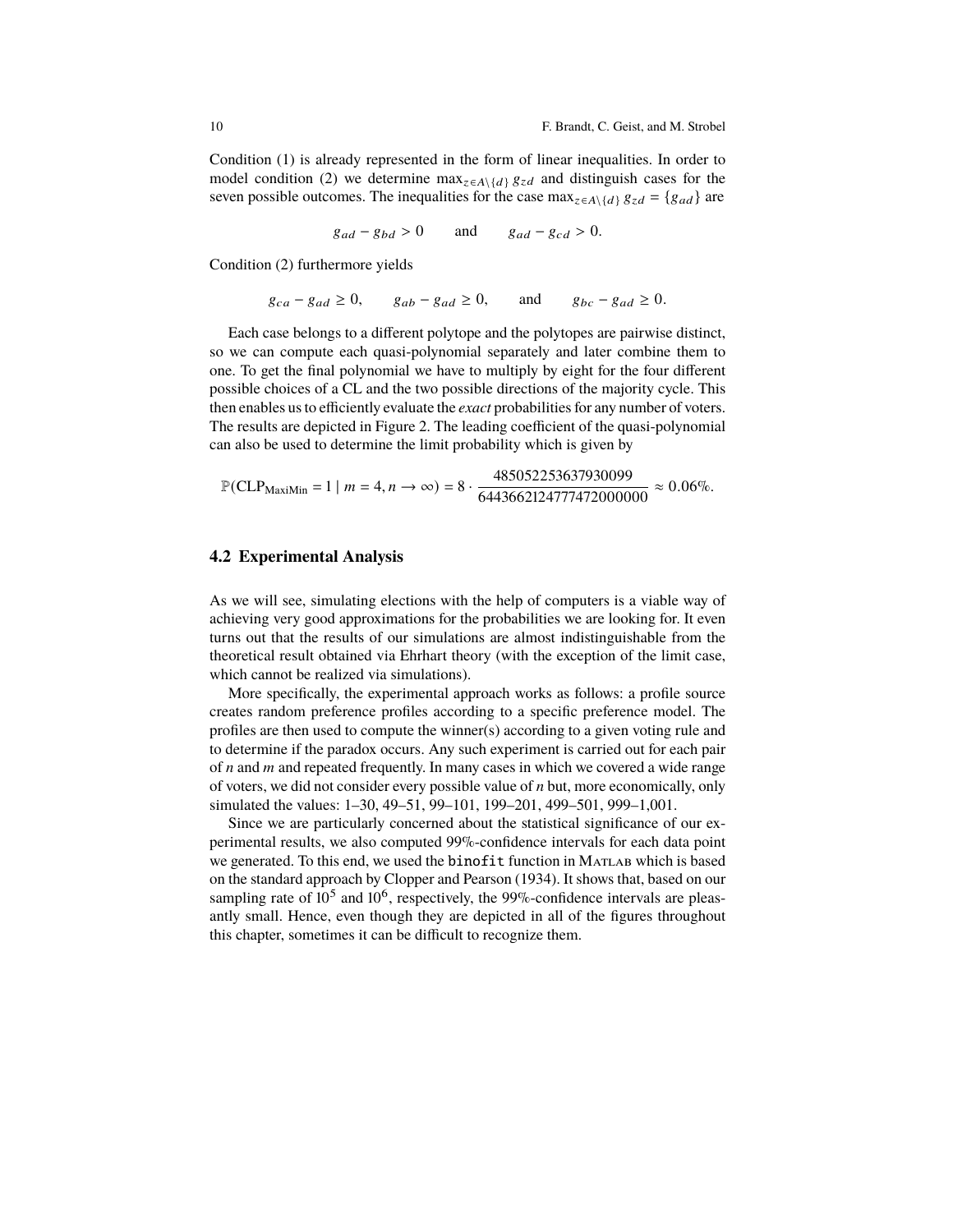#### **4.3 Empirical Analysis**

The most valuable quantification of voting paradoxes would be their actual frequency in real-world elections. As mentioned before, real-world election data is generally relatively sparse, incomplete, and inaccurate. This makes empirical research on this topic rather difficult. Otherwise, the empirical approach strongly resembles the experimental approach.

For this chapter we used two sources of empirical data. First, we used the 314 profiles with strict order preferences from the PREFLIB library (Mattei and Walsh, 2013). Second, we had access to the 54,650 preference profiles over four alternatives without a CW which belong to the roughly 11 million 4-alternative elections which Mattei et al. (2012) derived from the Netflix Prize data (Bennett and Lanning, 2007). Non-existence of Condorcet winners is a prerequisite for the paradoxes we study.

### **5 Condorcet Loser Paradox**

In this section we present our findings on the CLP. We conclude that—even though the CLP is possible in principle—it is so unlikely that it cannot be used as a serious argument against any of the Condorcet extensions we considered.

### **5.1 An Upper Bound**

Before analyzing the CLP for concrete voting rules, we discuss an upper bound valid for all Condorcet extensions. For a Condorcet extension to choose the CL a profile obviously has to satisfy two conditions. First, there has to exist a CL in the profile. Second, no CW may exist in the profile. In the case of 4-alternative elections—which is the first interesting case—we can compute the quasi-polynomial via Ehrhart theory and hence know the exact probabilities for any number of voters. Similar to the example in Section 4.1, we can assume that alternative  $d$  is the CL and obtain the inequalities  $g_{ad}$ ,  $g_{bd}$ ,  $g_{cd}$  > 0. The event that none of the remaining alternatives is the CW can be formalized as

$$
(g_{ba} \ge 0 \lor g_{ca} \ge 0) \land (g_{ab} \ge 0 \lor g_{cb} \ge 0) \land (g_{ac} \ge 0 \lor g_{bc} \ge 0).
$$

This leads to 27 satisfiable cases all belonging to disjoint polytopes, since  $g_{xy} \ge 0$ and  $\neg(g_{xy} \geq 0)$  are exclusive. Each quasi-polynomial can be computed separately and (attributing for the four different possible CLs) they can be combined to a single quasi-polynomial, which has degree 23 and contains 24 polynomials. The coefficients take up several pages and we omit them here. The resulting probabilities for up to 1, 000 voters—and a comparison with the results of an experimental analysis—can be obtained from Figure 1. The value of the limit probability is approximately 8%.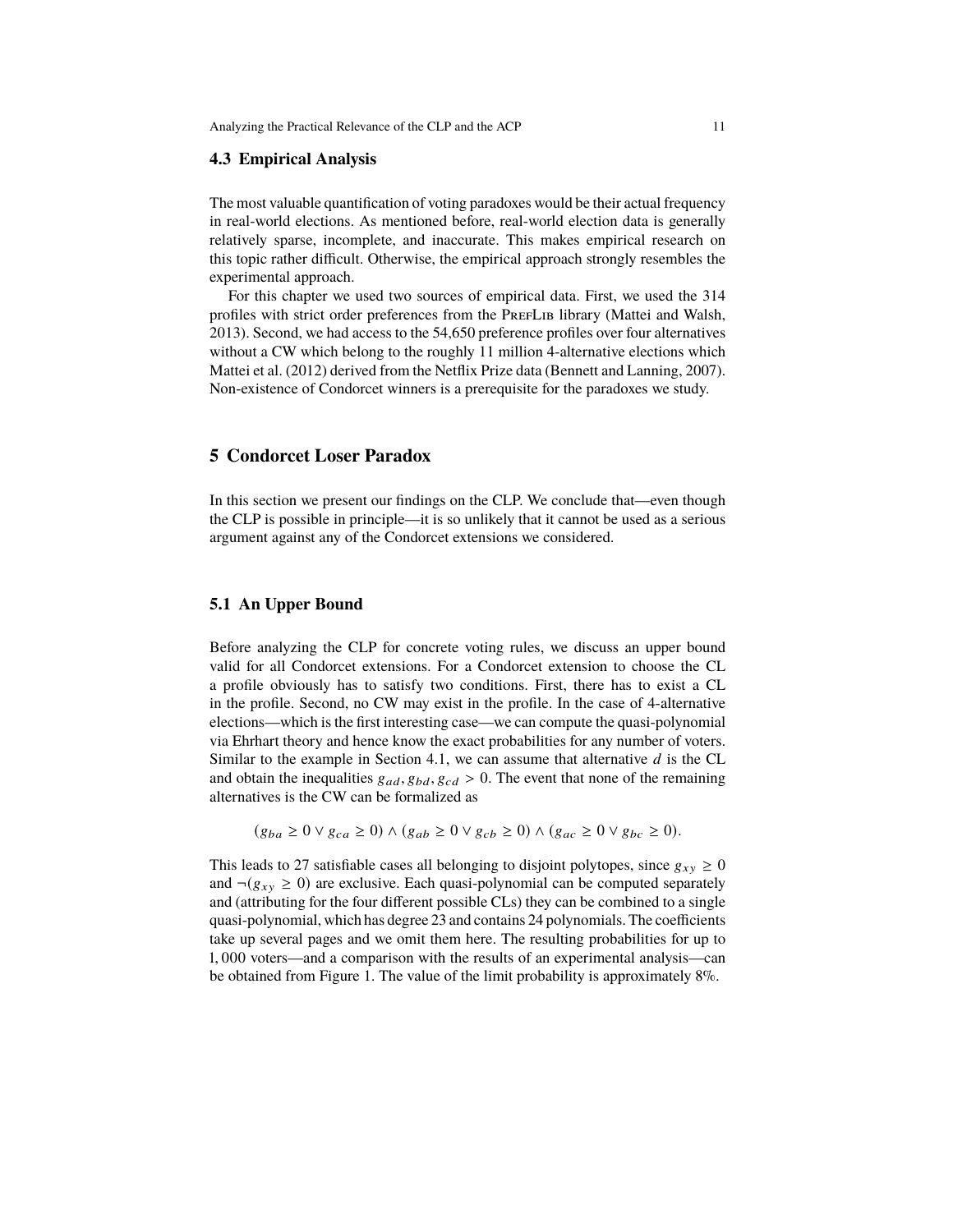

**Fig. 1** Probability of the event that a Condorcet extension could choose a CL in 4-alternative elections under IAC

Especially for small even numbers of voters, where the probability is around 20%, the upper bound is too high to discard the CLP for Condorcet extensions altogether, and even the limit probability of 8% is relatively large. Also, for an increasing number of alternatives this problem does not vanish (for elections with 50 and 51 one voters and up to 100 alternatives the probabilities range between 5% and 25%).6

Note that differences between odd and even number of voters were to be expected since even numbers allow for majority ties, which have significant consequences for the paradoxes; this effect decreases for larger electorates. In the specific case under consideration, the upper bound is generally higher for an even number of voters because the much higher likelihood of not having a CW more than counterbalances the lower likelihood of having a CL.

# **5.2 Results under IAC**

Despite the high upper bounds from the previous section, the picture is quite clear for concrete Condorcet extensions: even under IAC, the risk of the considered Condorcet extensions selecting the CL is very low, as shown in Figure 2 for 4-alternative elections. The highest probability was found for  $CLP_{MaxiMin}$  with 2.2% for three voters (CLP<sub>Young</sub> with about 0.9%). The limit probability of  $CLP_{MaxiMin}$ , with 0.06% is so low that for sufficiently large electorates it would occur in only one out of 10,000 elections. The same seems to hold for the limit probability for  $CLP_{Young}$ .

<sup>6</sup> These upper bounds turn out to be relatively independent from the underlying preference distribution (among the models we considered, cf. Section 5.3).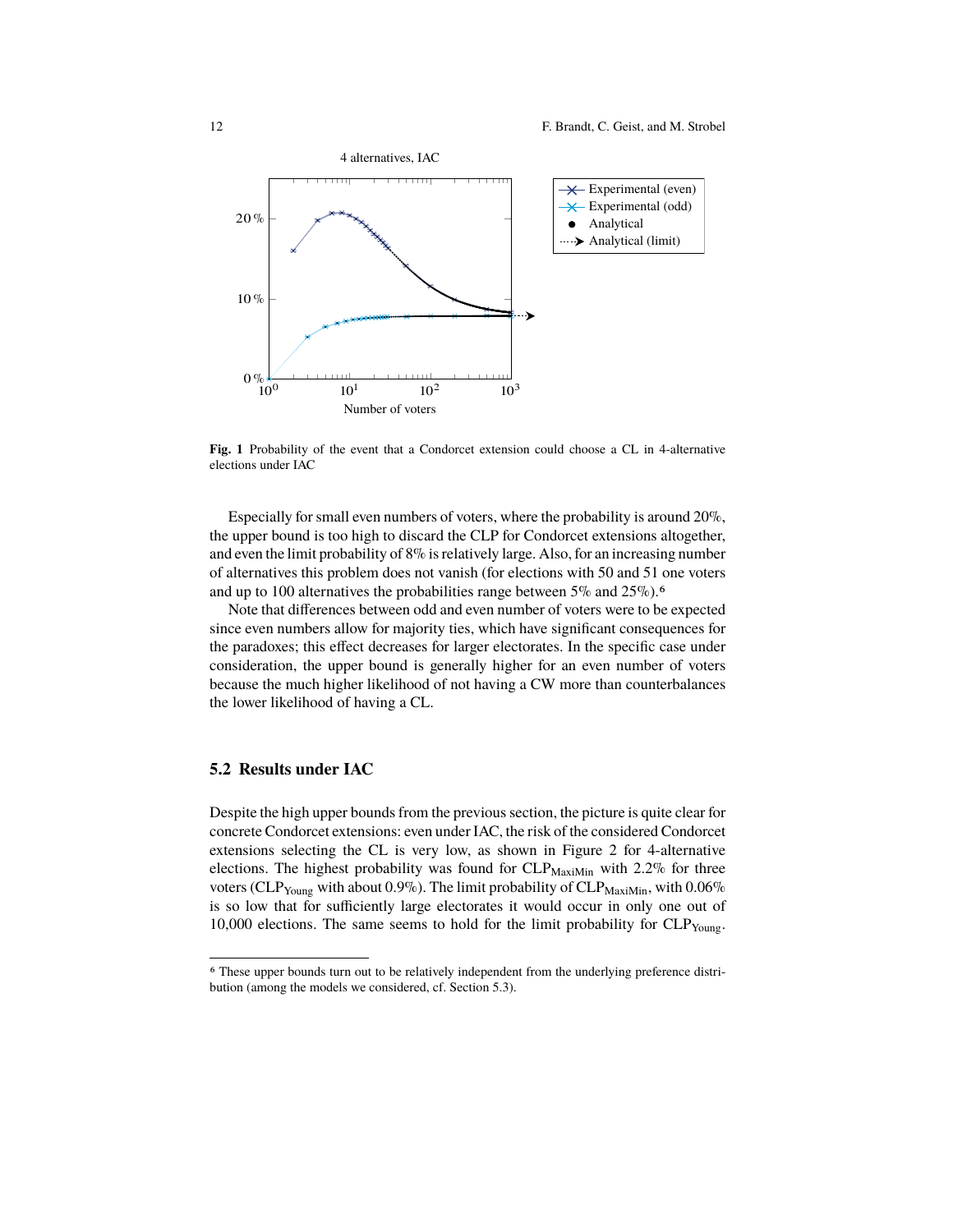The probability of CLP<sub>Dodgson</sub> is even significantly lower, with a maximum of about 0.01% in elections with 9,999 voters. We could determine the limit probability of 0.01% only for an approximation of Dodgson's rule by Tideman (1987), which seems to be close to that for Dodgson's rule, based on our experimental data.

When increasing the number of alternatives the probabilities drop even further. For elections with more than ten alternatives they reach a negligibly small level of less than 0.005% for all considered rules and in no simulations with twelve or more alternatives we could find any occurrence of the paradox.



**Fig. 2** Comparison between CLP probabilities for MaxiMin, Young's rule (left) and Dodgson's rule (right) under IAC in 4-alternative elections

# **5.3 Results under Other Preference Models**

Figure 3, as one would expect, shows that under more realistic assumptions the probability of the CLP decreases further in 4-alternative elections with 50/51 voters, with the highest probability occurring under the unrealistic assumption of IC and the lowest probability under what may be the most realistic model in many settings, the spatial model. In our experiments, Dodgson's rule *never* selected a CL in the spatial model.

Similarly, we could not find any occurrence of the CLP in real-world data, which may be considered the strongest evidence that the CLP virtually never materializes in practice.7

<sup>&</sup>lt;sup>7</sup> We tested 314 preference profiles with strict orders from the PREFLIB library as well as the roughly 11 million 4-alternative elections which Mattei et al. (2012) derived from the Netflix Prize data. While about 54,000 of those elections were susceptible to the CLP, it never occurred under the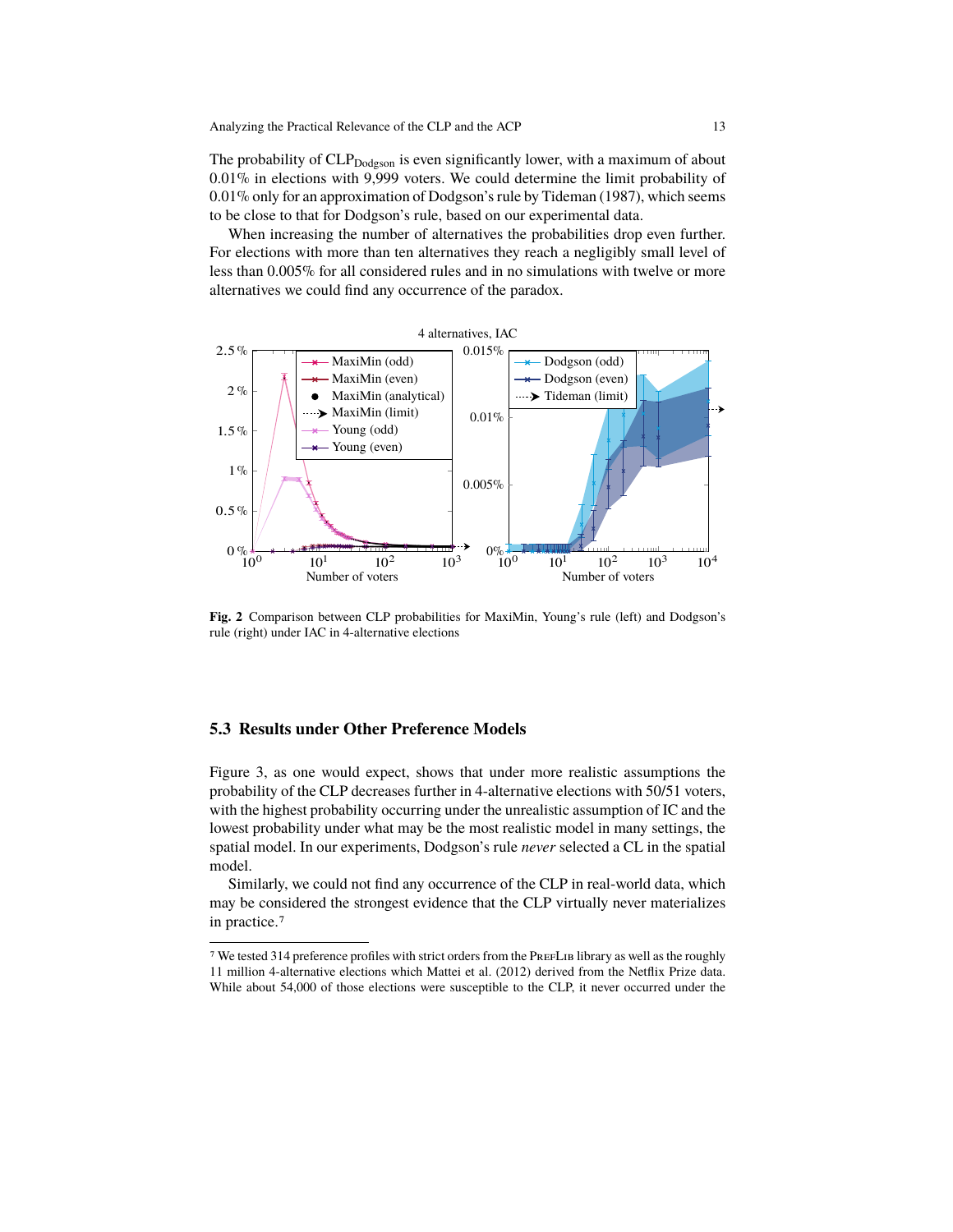

**Fig. 3** CLP probabilities in 4-alternative elections for varying preference models and MaxiMin

# **6 Agenda Contraction Paradox**

Recall that the *agenda contraction paradox (ACP)* occurs when a reduced set of alternatives (created by the unavailability of losing alternatives) influences the outcome of an election. For many cases, it may be considered a generalization of the CLP as the following argument shows. Suppose the CL  $x$  is uniquely selected by a voting rule which implements majority rule on 2-alternative choice sets. Then restricting  $A$ to  $\{x, y\}$  for some alternative  $y \neq x$  yields the new winner y (since  $g_{xy} > 0$ ).

As we will see, the ACP is much more of a practical problem than the CLP. The picture, however, is not black and white. Whether or not it is a serious threat depends on the voting rule, the underlying preference distribution, and on the parity of the number of voters.

# **6.1 Varying Voting Rules**

The ACP probability strongly varies for different voting rules (see Figure 4). Borda's rule generally exhibits the worst behavior of the rules studied, with probabilities of up to 56%, and with 34% for large electorates with 1, 000 voters. In contrast, Copeland's rule is quite robust to the ACP for large electorates (with only about 8% occurrence probability for 1, 000 voters).8

rules we considered in this chapter. In contrast, under plurality it already occurred in twelve out of the 314 PREFLIB-instances.

<sup>8</sup> For small *even* numbers of voters, Copeland's rule also frequently fails agenda contraction, which is also visible in Figure 5 and explains the seemingly high values in Table 2.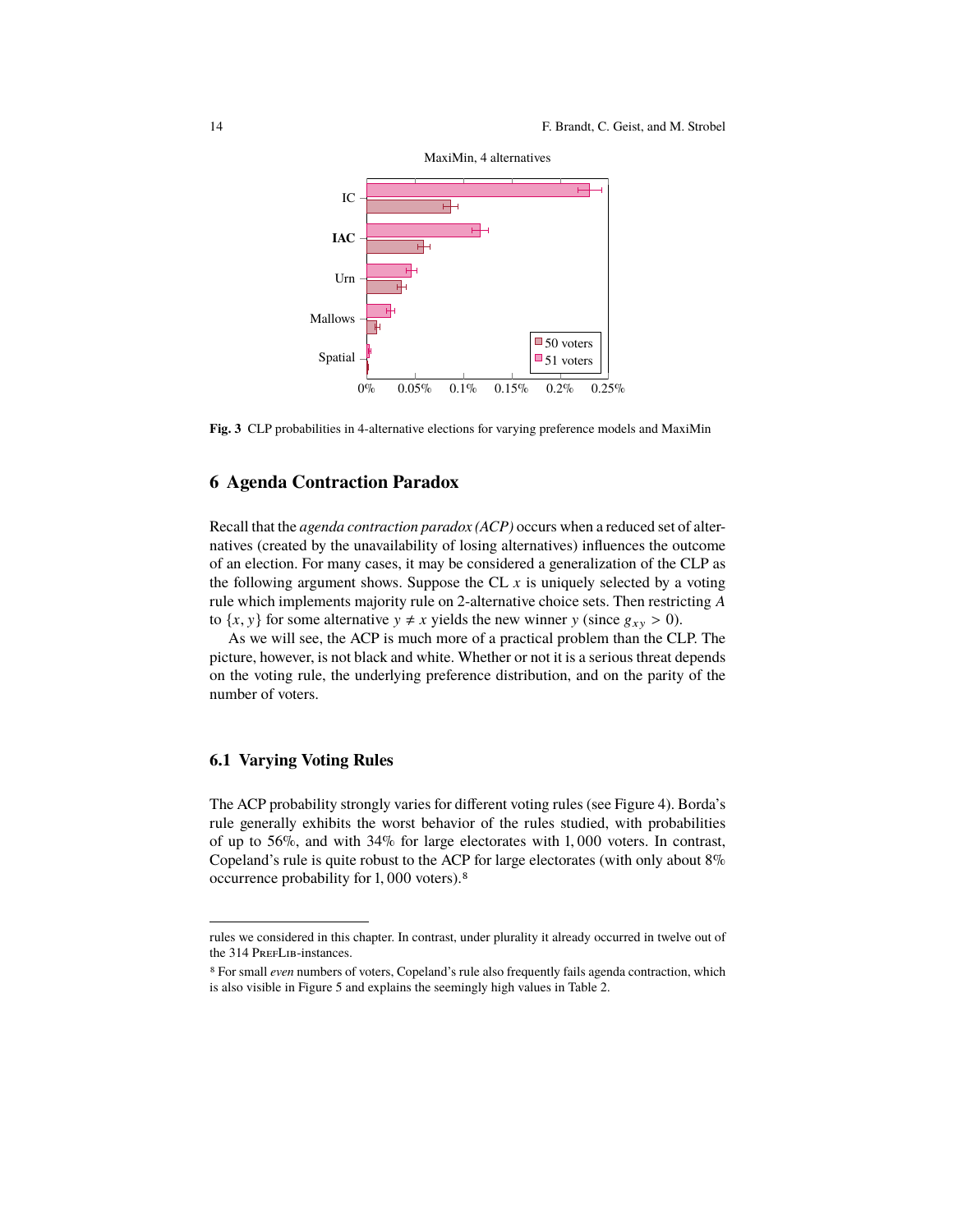The reason for this gap between Borda's and Copeland's rule appears to be two-fold: First, Condorcet extensions are safe from this paradox as long as a CW exists; Borda's rule, by contrast, is not. Second, the discriminatory power of voting rules (i.e., their ability to select small winning sets) strongly supports the paradox. As soon as a single majority-dominated alternative is selected, the ACP has to occur. For large numbers of voters, this is in line with Copeland's rule being least discriminating among those evaluated. The essential set is among the most discriminating known voting rules immune to the ACP, but presumably less discriminating than Copeland's rule.

The behavior of MaxiMin is almost identical to that of Young's and Dodgson's rule. Confirming our approximate "limit" results of 1, 000 voters, we were able to analytically compute the limit probability for MaxiMin as  $\frac{331}{2048} \approx 16\%$ . This is in perfect congruence with the (rounded) values for MaxiMin, Young's rule, and Dodgson's rule.

It should also be noted that with fewer than 100 voters, the parity of the number of voters plays a major role. For even numbers, significantly higher probabilities arise (which is particularly true for Copeland's rule, see above). At least part of this can be explained by a reduced probability for CWs in these cases.

For more alternatives (see the right-hand side of Figure 4), the relative behavior remains vastly unchanged with probabilities further increasing to values larger than 40% to 80% (mostly since the likelihood of a CW decreases roughly at the same rate).



**Fig. 4** Comparison between ACP probabilities for different voting rules under IAC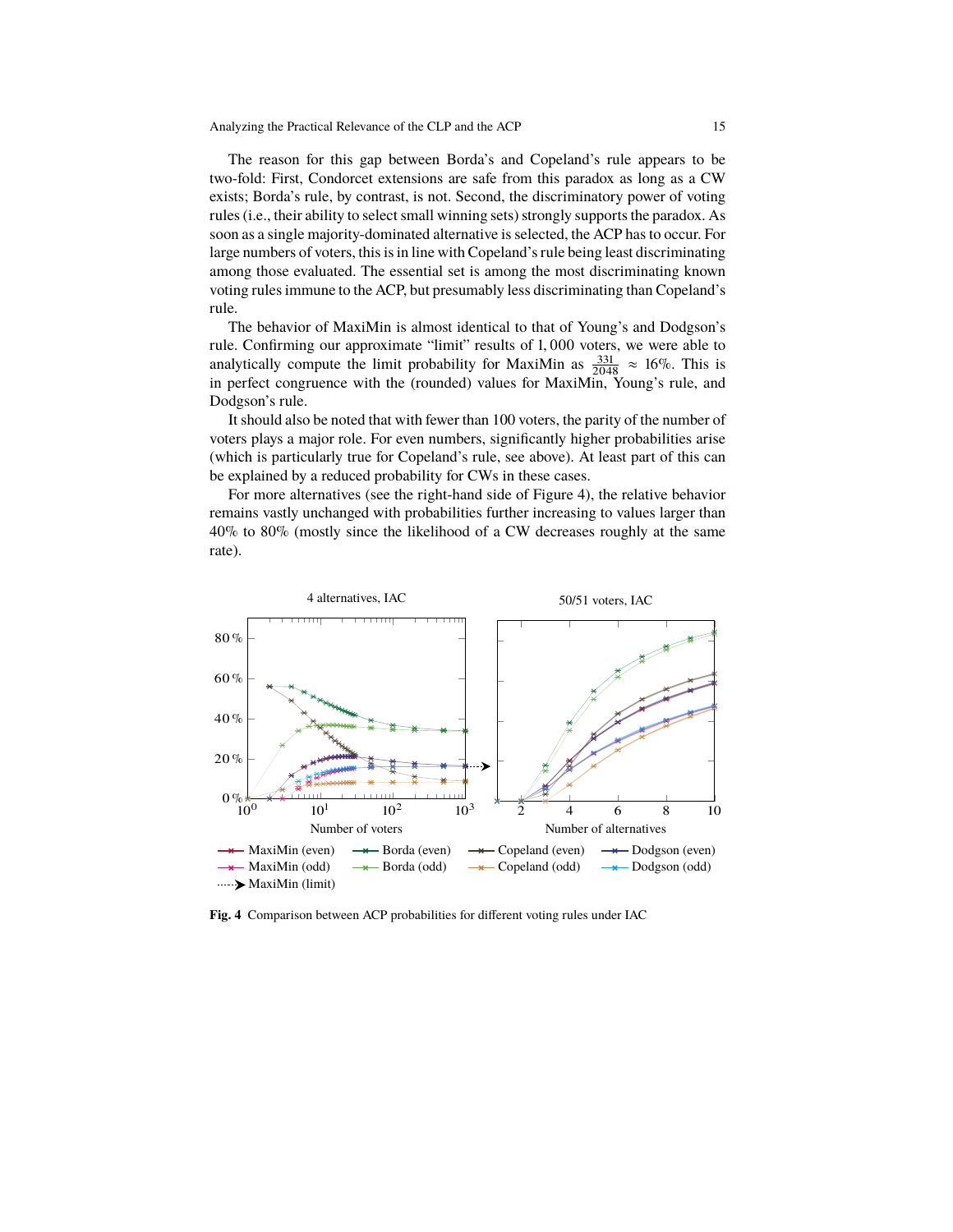### **6.2 Varying Preference Models**

Figure 5 extends the analysis of the previous section by additionally considering preference models beyond IAC. The overall picture regarding the different rules remains the same. For large electorates Copeland's rule outperforms the other rules, whereas Borda's rule performs worst. Regarding the different preference models, three classes emerge from Figure 5.



Fig. 5 Comparison between ACP<sub>Borda</sub>, ACP<sub>Copeland</sub>, ACP<sub>MaxiMin</sub>, and ACP<sub>Dodgson</sub> for varying preference models in 4-alternative elections; the values of ACP<sub>Young</sub> are omitted since they strongly resemble the ones of ACP<sub>MaxiMin</sub> and ACP<sub>Dodgson</sub>.

First, for Mallows- $\phi$  we observe probabilities that are vanishing with increased numbers of voters. Under the spatial model this is true as well, with the surprising exception of Borda's rule, for which the picture looks completely different and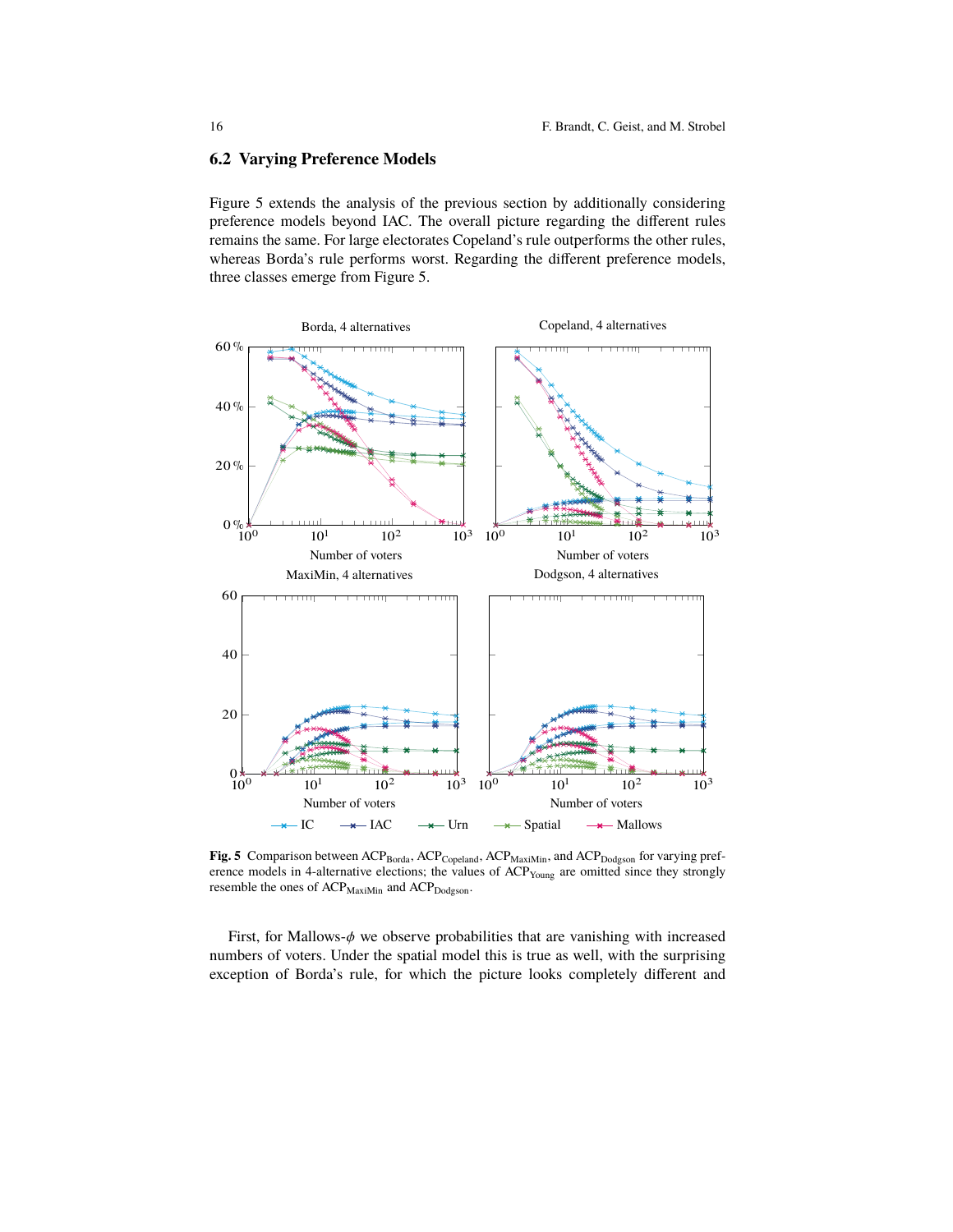| Paradox       |                            | Condorcet loser paradox (CLP)       |                | Agenda contraction paradox (ACP)        |                                     |                            |
|---------------|----------------------------|-------------------------------------|----------------|-----------------------------------------|-------------------------------------|----------------------------|
| Model         | IAC.                       |                                     | IC             |                                         | IAC                                 |                            |
| n<br>m        | $\{1, \ldots, 1000\}$<br>4 | $\{50, 51\}$<br>$\{1, \ldots, 10\}$ | $\overline{4}$ | $\{50, 51\}$ $\{1, \ldots, 1000\}$<br>4 | $\{50, 51\}$<br>$\{1, \ldots, 10\}$ | $\{1, \ldots, 1000\}$<br>4 |
| Essential set | $0\%$                      | $0\%$                               | $0\%$          | $0\%$                                   | $0\%$                               | $0\%$                      |
| <b>Borda</b>  | $0\%$                      | $0\%$                               | $0\%$          | 56%                                     | 84%                                 | 59%                        |
| Copeland      | $0\%$                      | $0\%$                               | $0\%$          | 56%                                     | 63%                                 | 58%                        |
| Dodgson       | 0.01%                      | $0.005\%$                           | $0.005\%$      | 21%                                     | 59%                                 | 23%                        |
| Young         | $1\%$                      | 0.15%                               | 0.25%          | 21%                                     | 59%                                 | 23%                        |
| MaxiMin       | $2.2\%$                    | 0.15%                               | 0.25%          | 21%                                     | 59%                                 | 23%                        |

**Table 2** Rounded maximal CLP and ACP probabilities which occurred during our simulations

the probability does not go below  $20\%$  in the spatial model. Presumably, this can be explained by Borda's inability to select the CW in this setting, a hypothesis that deserves further study, however. On the contrary, the other rules appear to be benefitting from the fact that the existence of a CW becomes very likely under models with high voter interdependence.

Second, as expected, the assumption of IC serves as an upper bound for all other preference models. The results for IAC are not much lower, fostering the impression that IAC could also be an unrealistic upper bound.

Third, the urn model yields much lower values compared to IAC and IC. The absolute numbers, however, are still beyond acceptable levels (between 4% and 23% for 1,000 voters).

The findings in the empirical data corroborate our experimental findings. In PREFLIB the ACP occurs 17 times for Borda, three times for Copeland and exactly once for MaxiMin as well as Young's and Dodgson's rule. In the Netflix data set, where the number of voters is at least 350, Copeland performs much better than the other Condorcet extensions (4, 400 compared to 18, 470 occurrences for the other Condorcet extensions). Borda's rule virtually always suffers from the ACP on this data set: there are 54, 620 instances of ACPs already when considering profiles that do not have a CW (there are 54, 650 of such).

# **7 Conclusion**

We investigated the likelihood of the CLP and the ACP using Ehrhart theory, computer simulations, and empirical data. The CLP is often cited as a major flaw of some Condorcet extensions such as Dodgson's rule, Young's rule, and MaxiMin. For example, Fishburn regards Condorcet extensions that suffer from the CLP (specifically referring to the three rules mentioned above) as " 'dubious' extensions of the basic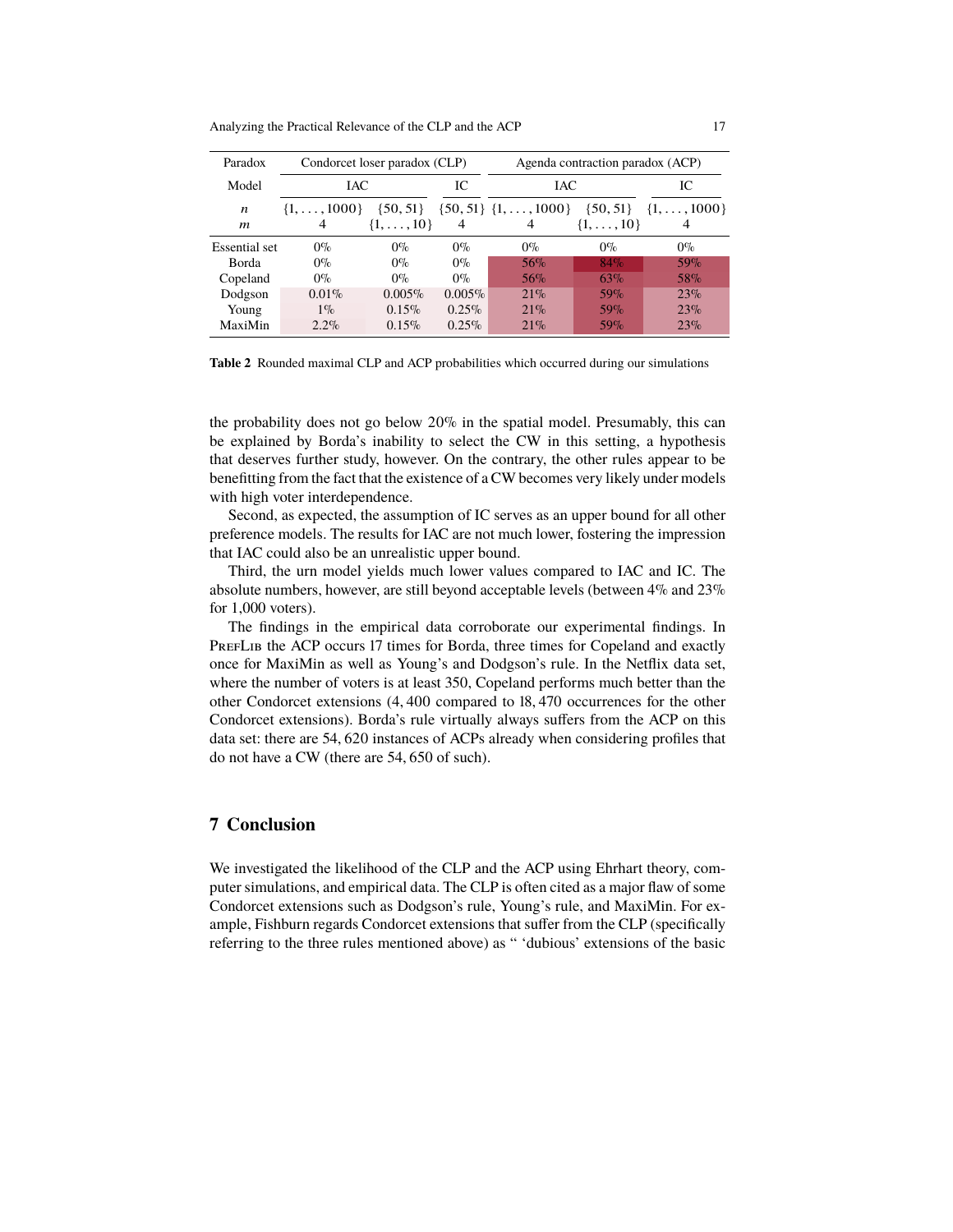Condorcet criterion" (Fishburn, 1977, p. 480).9 While this is intelligible from a theoretical point of view, our results have shown that the CLP is of virtually no practical concern. The ACP, on the other hand, frequently occurs under various distributional assumptions about the voters' preferences. The extent to which it is real threat, however, strongly depends on the voting rule, the underlying distribution of preferences, and, surprisingly, the parity of the number of voters. Our main quantitative results for the worst case are summarized in Table 2.

**Acknowledgements** This material is based on work supported by the Deutsche Forschungsgemeinschaft under grant BR 2312/9-1. The authors thank Nicholas Mattei for providing the Netflix Prize data and Christof Söger for his guidance regarding Normaliz. Preliminary results of this chapter were presented at the 15th International Conference on Autonomous Agents and Multiagent Systems (Singapore, May 2016) and the 6th International Workshop on Computational Social Choice (Toulouse, June 2016).

### **References**

- Barvinok AI (1994) A polynomial time algorithm for counting integral points in polyhedra when the dimension is fixed. Mathematics of Operations Research 19(4):769–779
- Bennett J, Lanning S (2007) The Netflix prize. In: Proceedings of KDD Cup and Workshop
- Brandt F, Seedig HG (2016) On the discriminative power of tournament solutions. In: Selected Papers of the International Conference on Operations Research, OR2014, Operations Research Proceedings, Springer-Verlag, pp 53–58
- Brandt F, Fischer F, Harrenstein P, Mair M (2010) A computational analysis of the tournament equilibrium set. Social Choice and Welfare 34(4):597–609
- Brandt F, Chudnovsky M, Kim I, Liu G, Norin S, Scott A, Seymour P, Thomassé S (2013) A counterexample to a conjecture of Schwartz. Social Choice and Welfare 40(3):739–743
- Brandt F, Conitzer V, Endriss U, Lang J, Procaccia A (eds) (2016) Handbook of Computational Social Choice. Cambridge University Press
- Bruns W, Söger C (2015) The computation of generalized Ehrhart series in Normaliz. Journal of Symbolic Computation 68(2):75–86
- Bruns W, Ichim B, Römer T, Sieg R, Söger C (2019a) Normaliz. Algorithms for rational cones and affine monoids. Available at https://www.normaliz.uniosnabrueck.de
- Bruns W, Ichim B, Söger C (2019b) Computations of volumes and Ehrhart series in four candidates elections. Annals of Operations Research 280(1–2):241–265
- Bubboloni D, Diss M, Gori M (2019) Extensions of the Simpson voting rule to the committee selection setting. Public Choice 25(1):1–35

<sup>9</sup> Fishburn (1977) actually analyzes violations of "Smith's Condorcet principle", which are weaker than the CLP.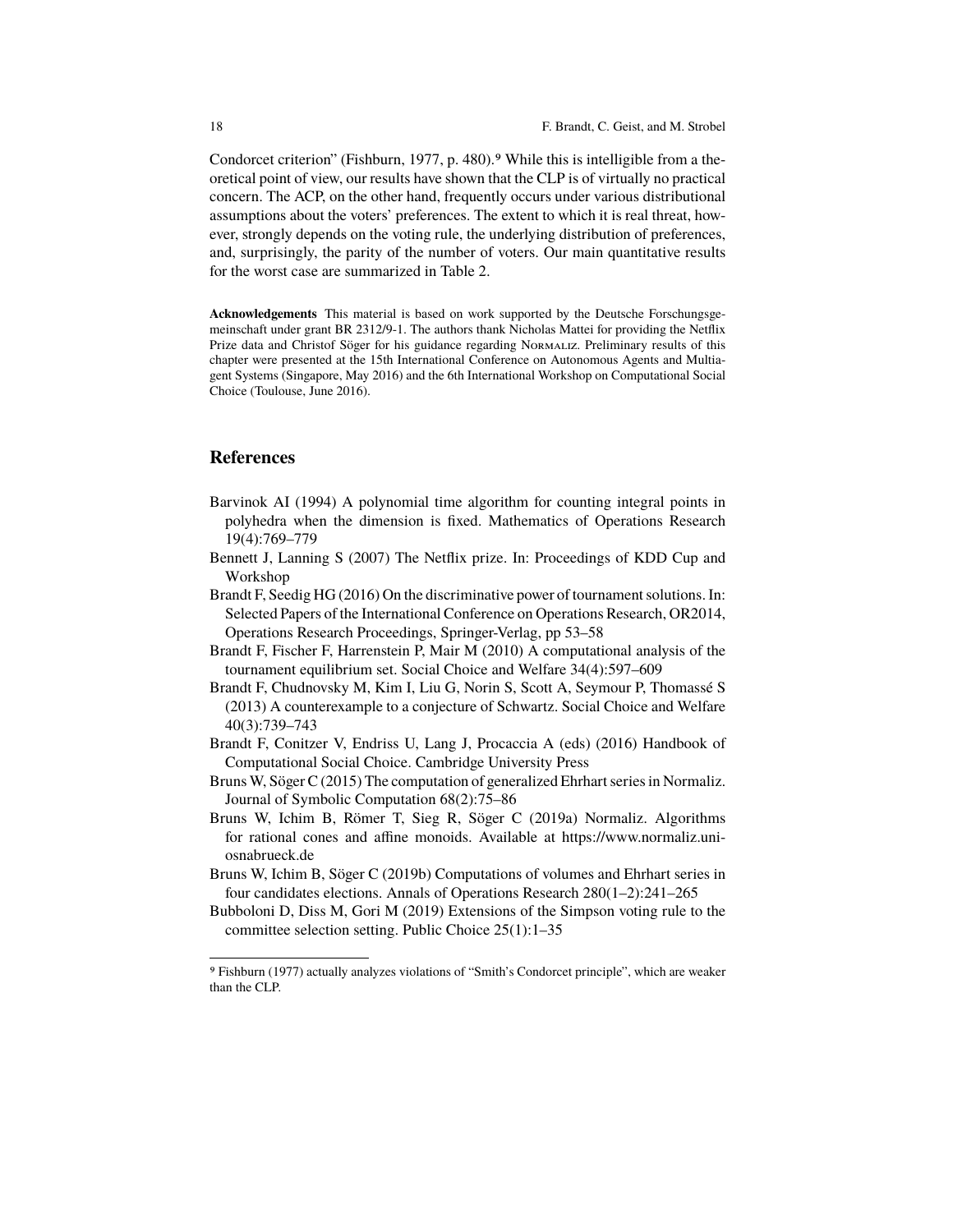- Clopper CJ, Pearson ES (1934) The use of confidence or fiducial limits illustrated in the case of the binomial. Biometrika 26(4):404–413
- Critchlow DE, Fligner MA, Verducci JS (1991) Probability models on rankings. Journal of Mathematical Psychology 35:294–318
- De Loera JA, Hemmecke R, Tauzer J, Yoshida R (2004) Effective lattice point counting in rational convex polytopes. Journal of Symbolic Computation 38(4):1273– 1302
- Diss M, Gehrlein WV (2012) Borda's paradox with weighted scoring rules. Social Choice and Welfare 38(1):121–136
- Dutta B, Laslier JF (1999) Comparison functions and choice correspondences. Social Choice and Welfare 16(4):513–532
- Ehrhart E (1962) Sur les polyèdres rationnels homothétiques à  $n$  dimensions. Compte-Rendus de l'académie des Sciences 254(4):616–618
- Fishburn PC (1974) Paradoxes of voting. The American Political Science Review 68(2):537–546
- Fishburn PC (1977) Condorcet social choice functions. SIAM Journal on Applied Mathematics 33(3):469–489
- Franz M (2016) Convex a Maple package for convex geometry. Available at http://www.math.uwo.ca/faculty/franz/convex/
- Gehrlein WV (2006) Condorcet's Paradox. Springer-Verlag
- Gehrlein WV, Lepelley D (2011) Voting Paradoxes and Group Coherence. Studies in Choice and Welfare, Springer-Verlag
- Gehrlein WV, Lepelley D (2017) Elections, Voting Rules and Paradoxical Outcomes. Studies in Choice and Welfare, Springer-Verlag
- Huang HC, Chua VCH (2000) Analytical representation of probabilities under the IAC condition. Social Choice and Welfare 17(1):143–155
- Lepelley D, Louichi A, Smaoui H (2008) On Ehrhart polynomials and probability calculations in voting theory. Social Choice and Welfare 30(3):363–383
- Marden JI (1995) Analyzing and Modeling Rank Data. No. 64 in Monographs on Statistics and Applied Probability, Chapman & Hall
- Mattei N, Walsh T (2013) PrefLib: A library for preference data. In: Proceedings of the 3rd International Conference on Algorithmic Decision Theory (ADT), Springer-Verlag, Lecture Notes in Computer Science (LNCS), vol 8176, pp 259– 270
- Mattei N, Forshee J, Goldsmith J (2012) An empirical study of voting rules and manipulation with large datasets. In: Proceedings of the 4th International Workshop on Computational Social Choice (COMSOC)
- Plassmann F, Tideman N (2014) How frequently do different voting rules encounter voting paradoxes in three-candidate elections? Social Choice and Welfare 42(1):31–75
- Regenwetter M, Grofman B, Marley AAJ, Tsetlin IM (2006) Behavioral Social Choice: Probabilistic Models, Statistical Inference, and Applications. Cambridge University Press
- Schürmann A (2013) Exploiting polyhedral symmetries in social choice. Social Choice and Welfare 40(4):1097–1110